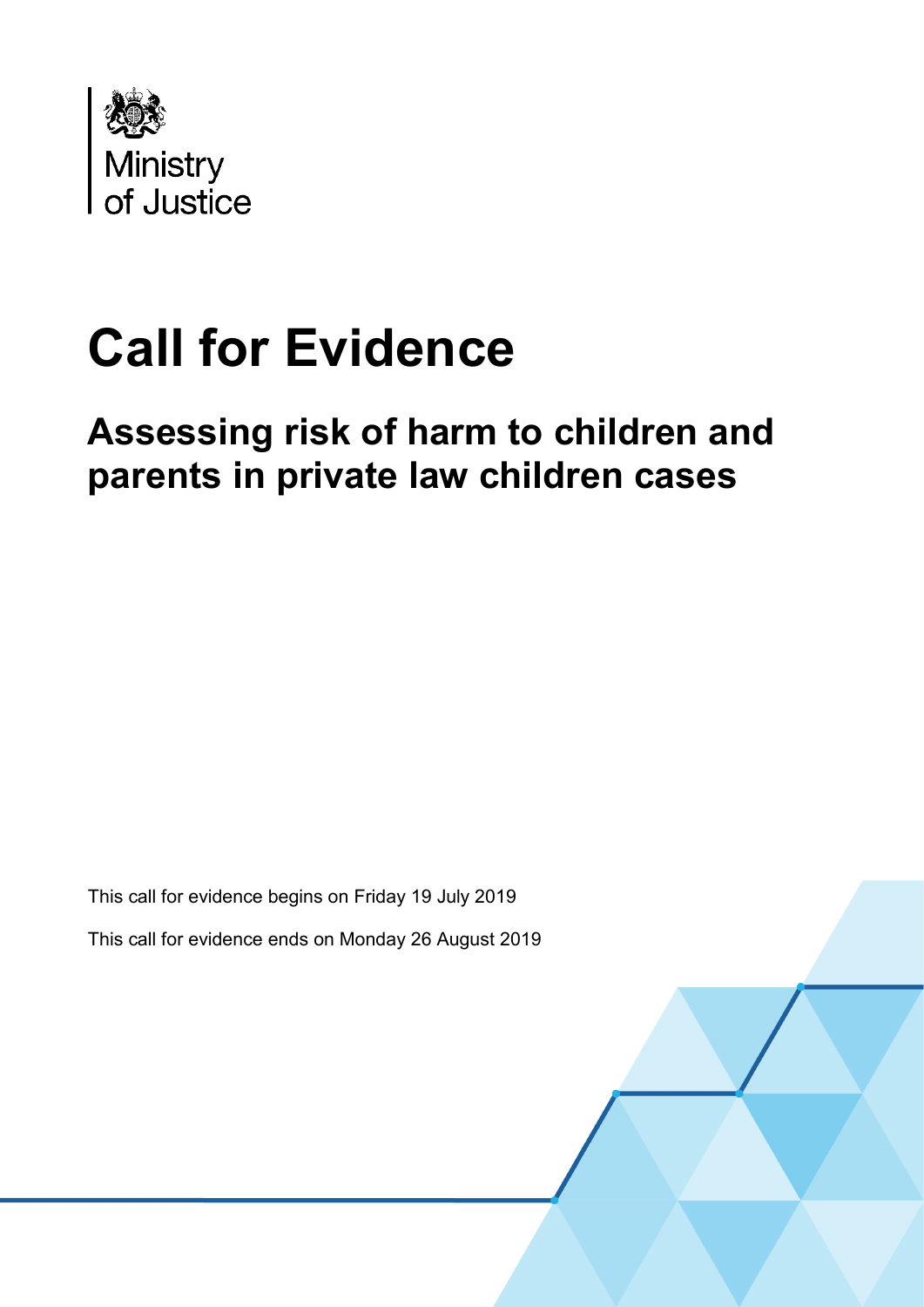

### **How effectively do the family courts respond to allegations of domestic abuse and serious offences in private law children cases, having regard to both the process and outcomes for the parties and the children?**

**A call for evidence produced by the Ministry of Justice. It is also available at [https://consult.justice.gov.uk/digital-communications/assessing-harm-private](https://consult.justice.gov.uk/digital-communications/assessing-harm-private-family-law-proceedings)[family-law-proceedings](https://consult.justice.gov.uk/digital-communications/assessing-harm-private-family-law-proceedings)**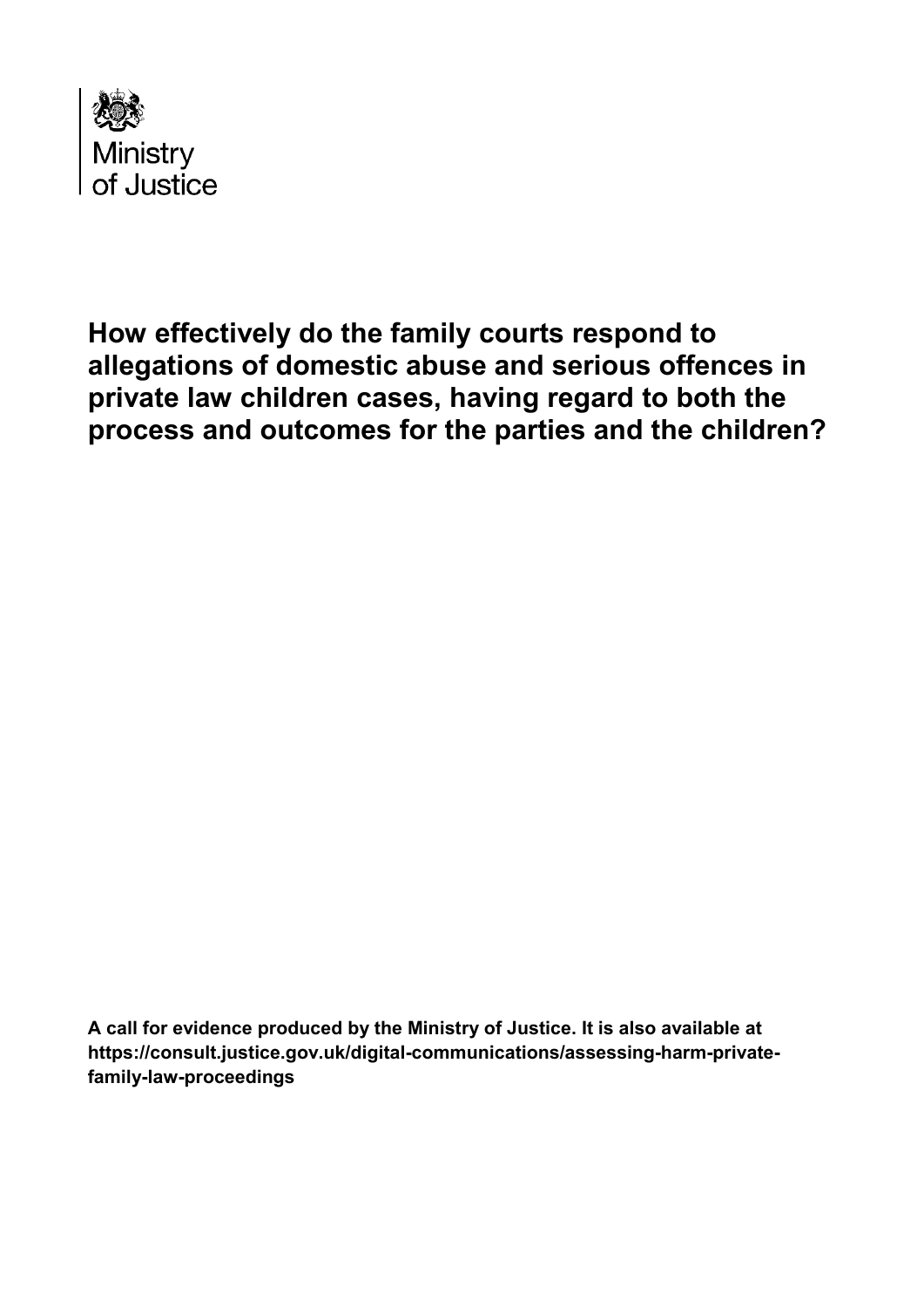## **About this call for evidence**

| To:                                                                                    | The panel invites the submission of evidence on how<br>effectively the family courts respond to allegations of<br>domestic abuse and other serious offences in private law<br>children proceedings, having regard to both the process<br>and outcomes for parties and children. |
|----------------------------------------------------------------------------------------|---------------------------------------------------------------------------------------------------------------------------------------------------------------------------------------------------------------------------------------------------------------------------------|
|                                                                                        | It is open to any person or organisation who can offer<br>insight or evidence based on their personal or<br>professional experiences.                                                                                                                                           |
| <b>Duration:</b>                                                                       | From 19/07/19 to 26/08/19                                                                                                                                                                                                                                                       |
| <b>Enquiries (including</b><br>requests for the paper in an<br>alternative format) to: | Lauren Wray<br>Ministry of Justice<br>5 Wellington Place<br>Leeds<br>LS14AP                                                                                                                                                                                                     |
|                                                                                        | Tel: 07784 274880                                                                                                                                                                                                                                                               |
|                                                                                        | Email: Lauren.wray1@justice.gov.uk                                                                                                                                                                                                                                              |
| How to respond:                                                                        | This call for evidence is accessible online at<br>https://consult.justice.gov.uk/digital-<br>communications/assessing-harm-private-family-law-<br>proceedings. However, if you would prefer to send a<br>written submission, please send your response by<br>26/08/19 to:       |
|                                                                                        | Lauren Wray<br>Ministry of Justice<br>5 Wellington Place<br>Leeds<br>LS14AP                                                                                                                                                                                                     |
|                                                                                        | Tel: 07784 274880                                                                                                                                                                                                                                                               |
|                                                                                        | Email: Lauren.wray1@justice.gov.uk                                                                                                                                                                                                                                              |
| <b>Additional ways to feed in</b><br>your views:                                       | A series of stakeholder meetings is also taking place as<br>part of this call for evidence. For further information<br>please use the "Enquiries" contact details above.                                                                                                        |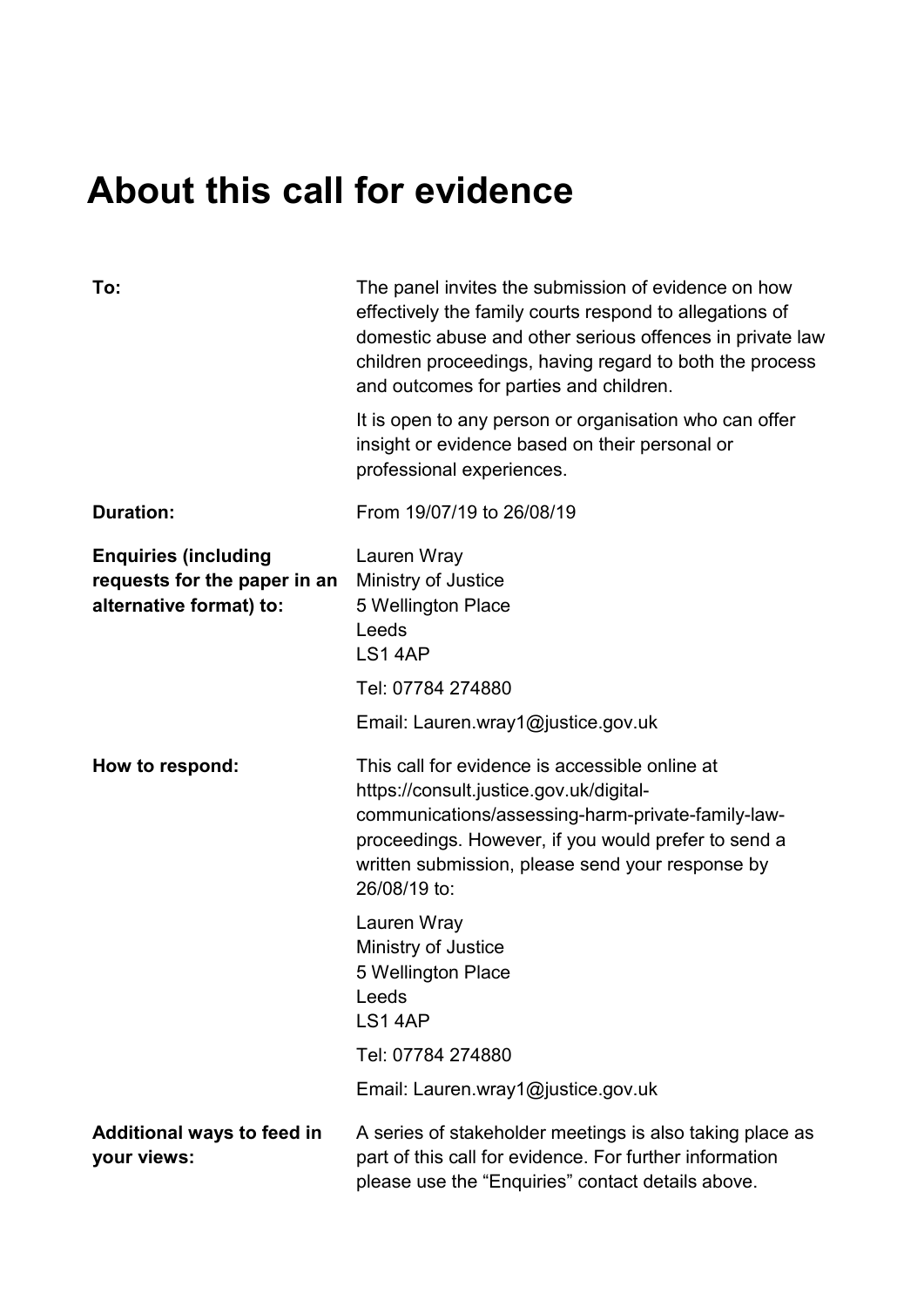## **Contents**

| <b>Foreword</b>                                                                                                    | 3              |
|--------------------------------------------------------------------------------------------------------------------|----------------|
| <b>Introduction</b>                                                                                                | 4              |
| Questionnaire                                                                                                      | 6              |
| Confidentiality                                                                                                    | 6              |
| Section 1 - Your experience of private family law children proceedings                                             | $\overline{7}$ |
| Section 2 - Raising allegations of domestic abuse or other serious offences in<br>private law children proceedings | 8              |
| Section 3 - Children's voices                                                                                      |                |
| Section 4 - The procedure where domestic abuse raised                                                              |                |
| Section 5 - Safety and protection at court for victims of domestic abuse and other<br>serious offences             | 10             |
| Section 6 - Repeated applications to the family court in the context of domestic abuse                             | 12             |
| Section 7 - Outcomes for children                                                                                  |                |
| Section 8 - Any other comments                                                                                     |                |
| About you                                                                                                          | 16             |
| <b>Contact details/How to respond</b>                                                                              | 17             |
| <b>Complaints or comments</b>                                                                                      | 17             |
| Extra copies                                                                                                       | 17             |
| Representative groups                                                                                              | 17             |
| Confidentiality                                                                                                    | 18             |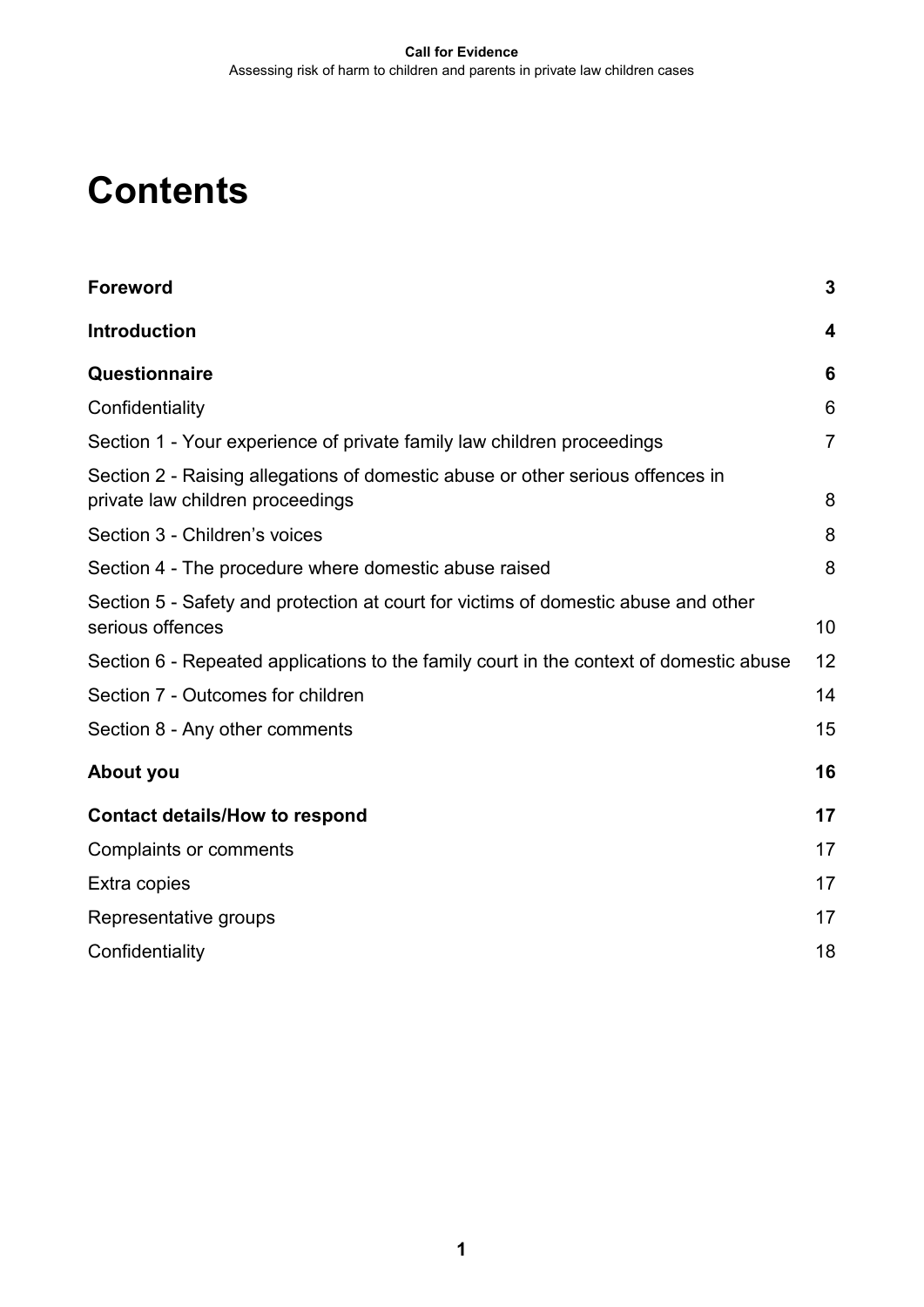#### **Call for Evidence**

Assessing risk of harm to children and parents in private law children cases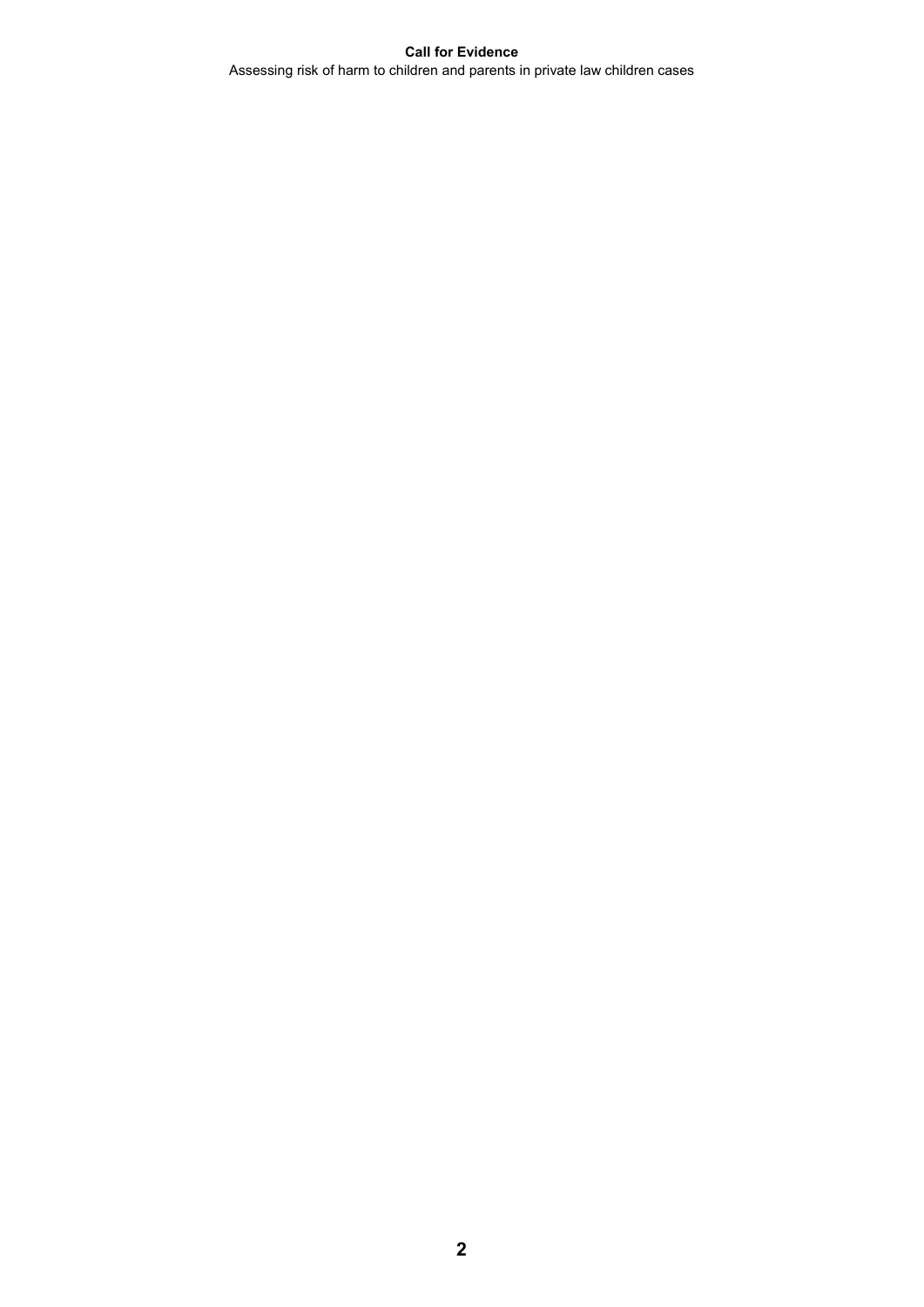## <span id="page-5-0"></span>**Foreword**

On 21 May 2019 the Ministry of Justice (MOJ) announced a public call for evidence steered by a panel of experts from across family justice, to gather evidence on how the family courts protect children and parents in private law children cases concerning domestic abuse and other serious offences. The inaugural panel meeting took place on Friday 14 June 2019, marking the start for the three-month call for evidence. The panel members are drawn from key organisations from across family justice including the Judiciary, academia, social care, policy officials and third sector organisations. A primary responsibility of this panel is to gather evidence from individuals and organisations who have experienced this area of family justice either in a personal or professional capacity. This written call for evidence is one of the ways in which the panel are seeking contributions for their consideration.

The call for evidence will specifically focus on the application of Practice Direction 12J, Practice Direction 3AA, The Family Procedure Rules Part 3A, and s.91(14) orders, and will build a more detailed understanding of any harm caused to parents and/or children during or following private law children proceedings. The overarching aim of the call for evidence is to better understand how effectively the family courts respond to allegations of domestic abuse and other serious offences in private law children cases, having regard to both the process and outcomes for the parties and the children.

#### **Melissa Case and Nicola Hewer**

Panel Co-Chairs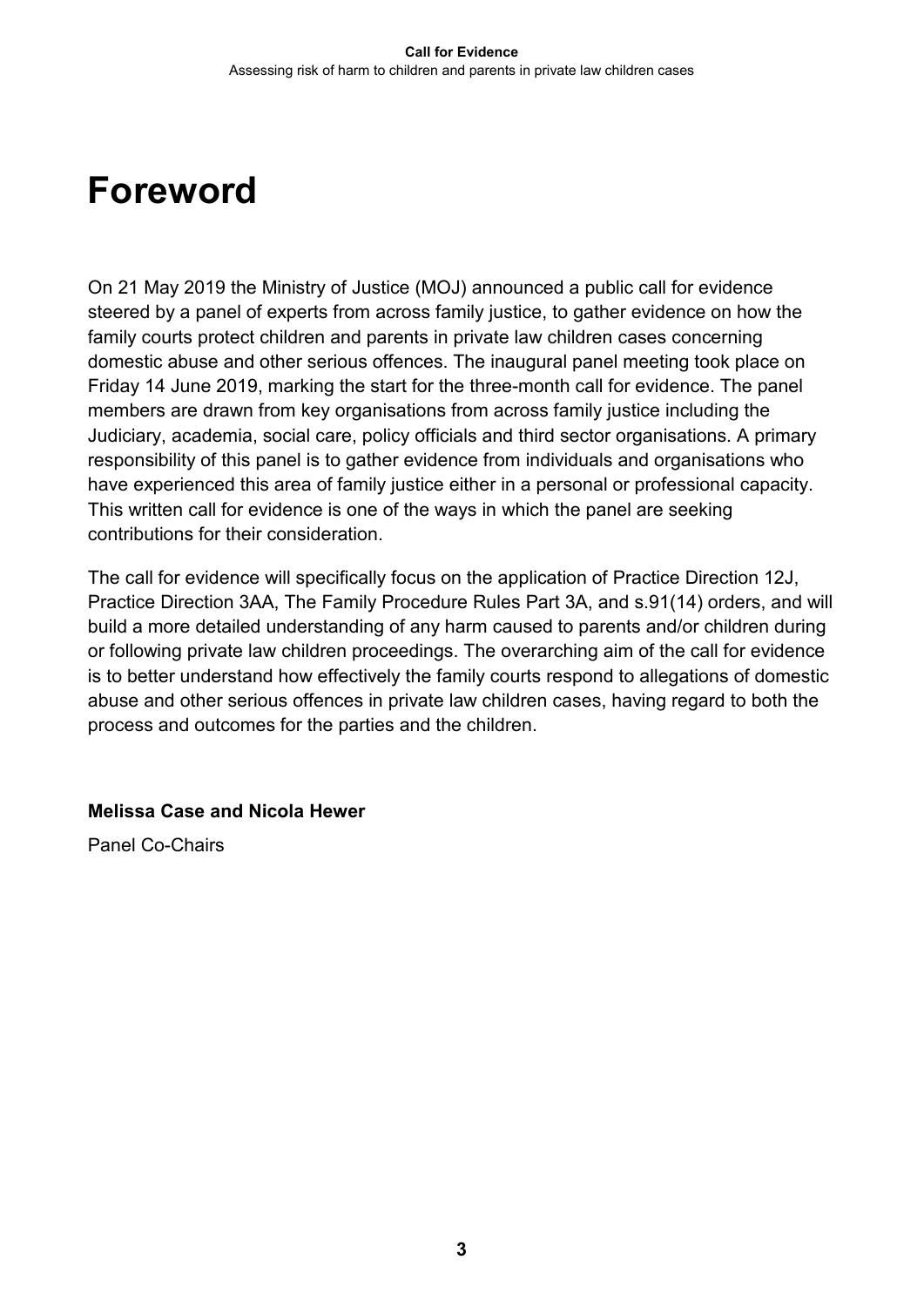## <span id="page-6-0"></span>**Introduction**

The panel invites the submission of evidence on how effectively the family courts respond to allegations of domestic abuse and other serious offences in cases involving disputes between parents about arrangements for their children following separation (known as 'private law children cases').

The panel would like to hear from people who have direct experience as parties in private law cases, as well as from those who provide support services to parents involved in such cases, and from professionals who practise in such cases.

The panel are particularly keen to receive evidence of any harm caused to children and/or parents during or following private law children proceedings, where there are allegations and/or evidence of domestic abuse or of other crimes creating a risk of harm to children or parents (such as child abuse, rape, sexual assault or murder).

In order to understand how the courts work in practice, the panel has identified specific areas for inquiry including:

- How Practice Direction 12J is being applied in practice, and its outcomes and impact for children and parents, including its interaction with the presumption of parental involvement in s.1(2A) of the Children Act 1989;
- How FPR Part 3A and Practice Direction 3AA are being applied in practice, and their outcomes and impact in cases involving domestic abuse or other serious offences against parties and/or children;
- How s.91(14) of the Children Act 1989 is being applied in practice, and its outcomes and impact in cases involving domestic abuse;
- In each case, the challenges of implementing these provisions and the nature and causes of any inconsistency and inadequacy in their operation;
- The risk of harm to children and non-abusive parents in continuing to have a relationship and contact with a parent who has been domestically abusive (including coercive and controlling behaviour) or who has committed other serious offences against the other parent or a child such as child abuse, rape, sexual assault or murder.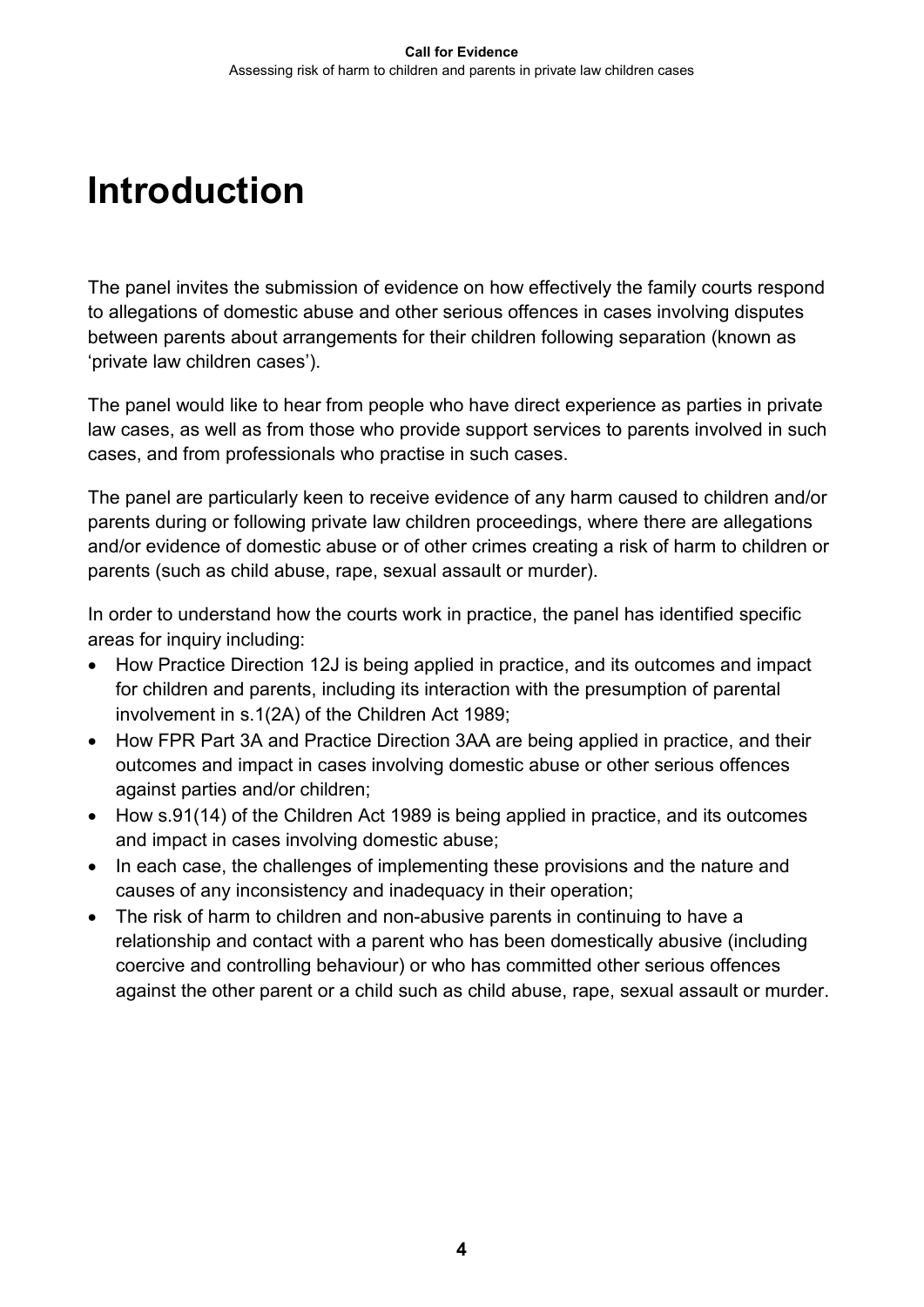*The definition of domestic abuse in Practice Direction 12J is:*

*Domestic abuse includes any incident or pattern of incidents of controlling, coercive or threatening behaviour, violence or abuse between those aged 16 or over who are or have been intimate partners or family members regardless of gender or sexuality. This can encompass, but is not limited to, psychological, physical, sexual, financial, or emotional abuse. Domestic abuse also includes culturally specific forms of abuse including, but not limited to, forced marriage, honour-based violence, dowry-related abuse and transnational marriage abandonment.*

*'Abandonment' refers to the practice whereby a husband, in England and Wales, deliberately abandons or "strands" his foreign national wife abroad, usually without financial resources, in order to prevent her from asserting matrimonial and/or residence rights in England and Wales. It may involve children who are either abandoned with, or separated from, their mother.*

*'Coercive behaviour' means an act or a pattern of acts of assault, threats, humiliation and intimidation or other abuse that is used to harm, punish, or frighten the victim.*

*'Controlling behaviour' means an act or pattern of acts designed to make a person subordinate and/or dependent by isolating them from sources of support, exploiting their resources and capacities for personal gain, depriving them of the means needed for independence, resistance and escape and regulating their everyday behaviour.*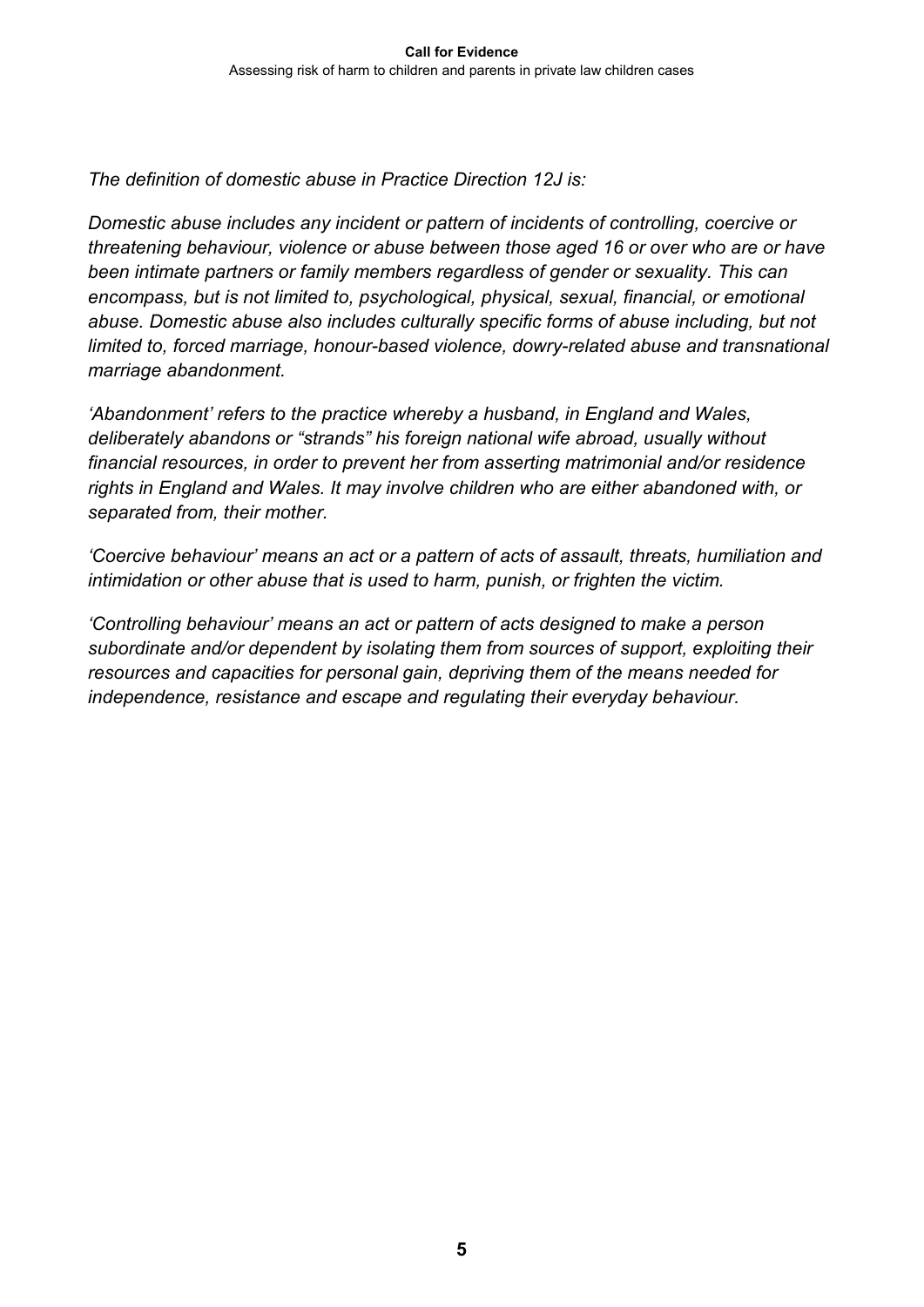## <span id="page-8-0"></span>**Questionnaire**

**This call for evidence is accessible via questionnaire which can be completed and returned online at [https://consult.justice.gov.uk/digital-communications/assessing](https://consult.justice.gov.uk/digital-communications/assessing-harm-private-family-law-proceedings)[harm-private-family-law-proceedings.](https://consult.justice.gov.uk/digital-communications/assessing-harm-private-family-law-proceedings) However, if you would prefer to send your responses to the panel via email or post, please see the contact details on the "about this call for evidence" page.**

All questions in this questionnaire are optional. Please answer as many or as few questions as you like.

### <span id="page-8-1"></span>**Confidentiality**

The Ministry of Justice must comply with the Freedom of Information Act 2000 (FOIA), the Data Protection Act 2018 (DPA), the General Data Protection Regulation (GDPR) and the Environmental Information Regulations 2004. This means that information provided in response to this Call for Evidence may be published or disclosed in accordance with these laws and regulations.

The Ministry may be subject to Freedom of Information requests for the information provided in this Call for Evidence. Respondents should be aware that the information they have provided may be released under this Act. **Any individual responses will be fully anonymised. Neither individual names or organisations will be identified (unless organisations provide consent to do so on page [16\)](#page-18-0)**.

The FOIA includes a statutory Code of Practice with which public authorities must comply and which deals, amongst other things, with obligations of confidence. If you want your responses to be treated as confidential, please explain why you regard the information you have provided as confidential. If we receive a request for disclosure of the information we will take full account of your explanation, but we cannot give an assurance that confidentiality can be maintained in all circumstances. An automatic confidentiality disclaimer generated by your IT system will not, of itself, be regarded as binding on the Ministry.

Please do not include the names of any individuals. If you do so, we will remove such names from responses, although we will not make other material changes. It is not possible to enter into a discussion about individual cases in the Review, nor use it as a means of appealing against existing court decisions, but general expressions of opinion are acceptable.

The Ministry will process your personal data in accordance with the DPA. This means your personal data will not be disclosed to third parties.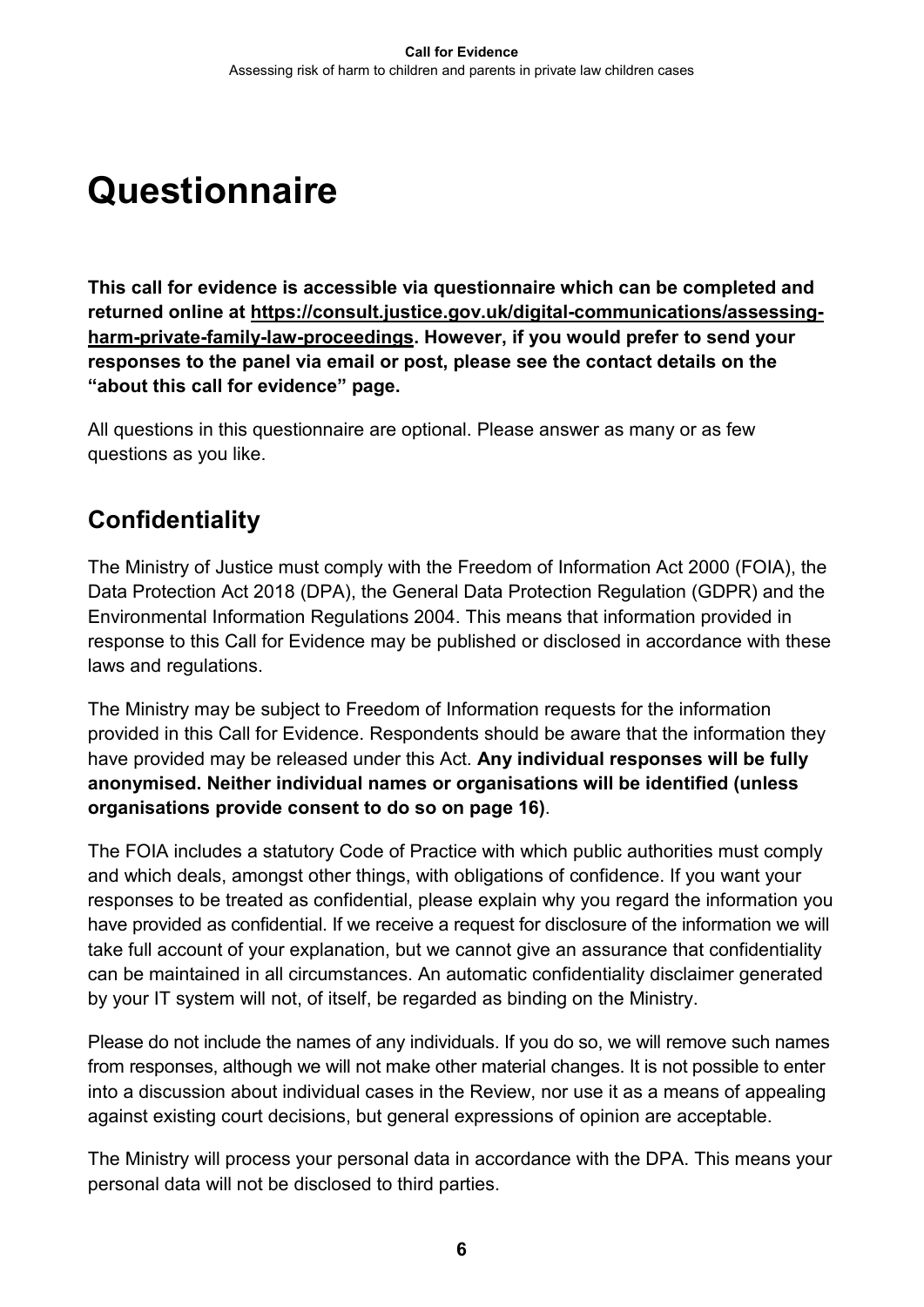## <span id="page-9-0"></span>**Section 1 - Your experience of private family law children proceedings**

*This question is for parents who have been to the family court because of a dispute about arrangements for their children after they have separated (known as 'private law children proceedings').*

1. Please tell us in your own words about how the family court responded to allegations of domestic abuse or other serious offences in your case, and/or the effects on you and/or your children.

[Textbox will expand]

2. Was your experience in the family court:

 $\Box$  In 2018-2019

 $\Box$  In 2014-2017

 $\Box$  Before 2014

[Please select all that apply]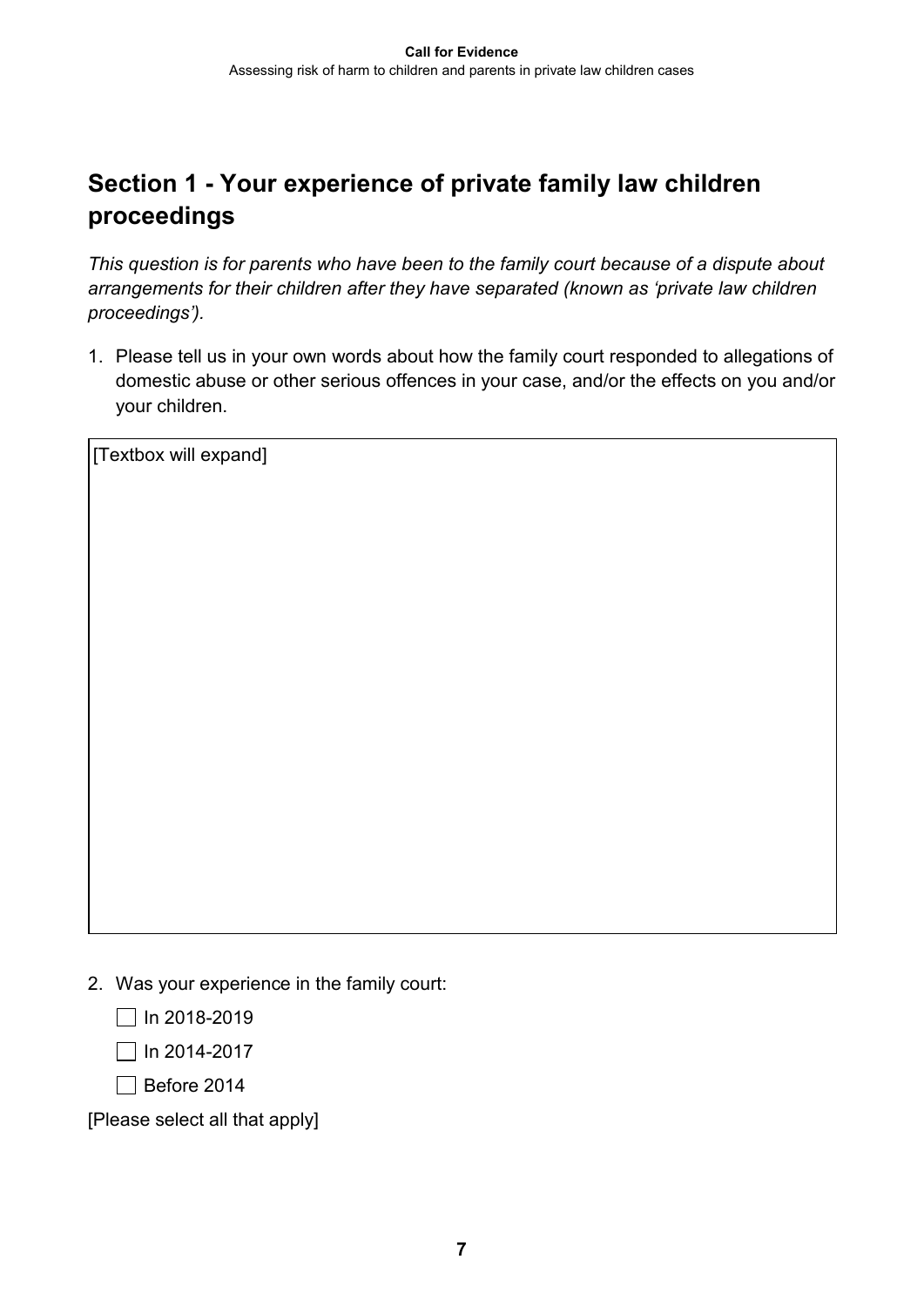### <span id="page-10-0"></span>**Section 2 - Raising allegations of domestic abuse or other serious offences in private law children proceedings**

3. Are there any difficulties in raising the issue of domestic abuse or other serious offences against a parent or child, in private law children proceedings? What helps victims of abuse or other offences to raise the issue or might discourage them from doing so?

### <span id="page-10-1"></span>**Section 3 - Children's voices**

4. How are children's voices taken into account in private law children proceedings where there are allegations of domestic abuse or other serious offences? Do children feel heard in these cases? What helps or obstructs children being heard?

### <span id="page-10-2"></span>**Section 4 - The procedure where domestic abuse raised**

*When allegations of domestic abuse are raised by a parent in cases relating to child arrangements, the way the court should respond to the allegations is set out in a part of the Family Procedure Rules called Practice Direction 12J. This Practice Direction says that the judge should first decide whether the allegations would make a difference to any orders the Judge might make about the children. If so, and if the other parent does not agree with the allegations, the court should hold a 'fact-finding hearing' to decide whether the allegations are true. If domestic abuse is found to have occurred, the court should get information about the risk of future harm, and only make orders which will keep both the child and the parent they live with safe.*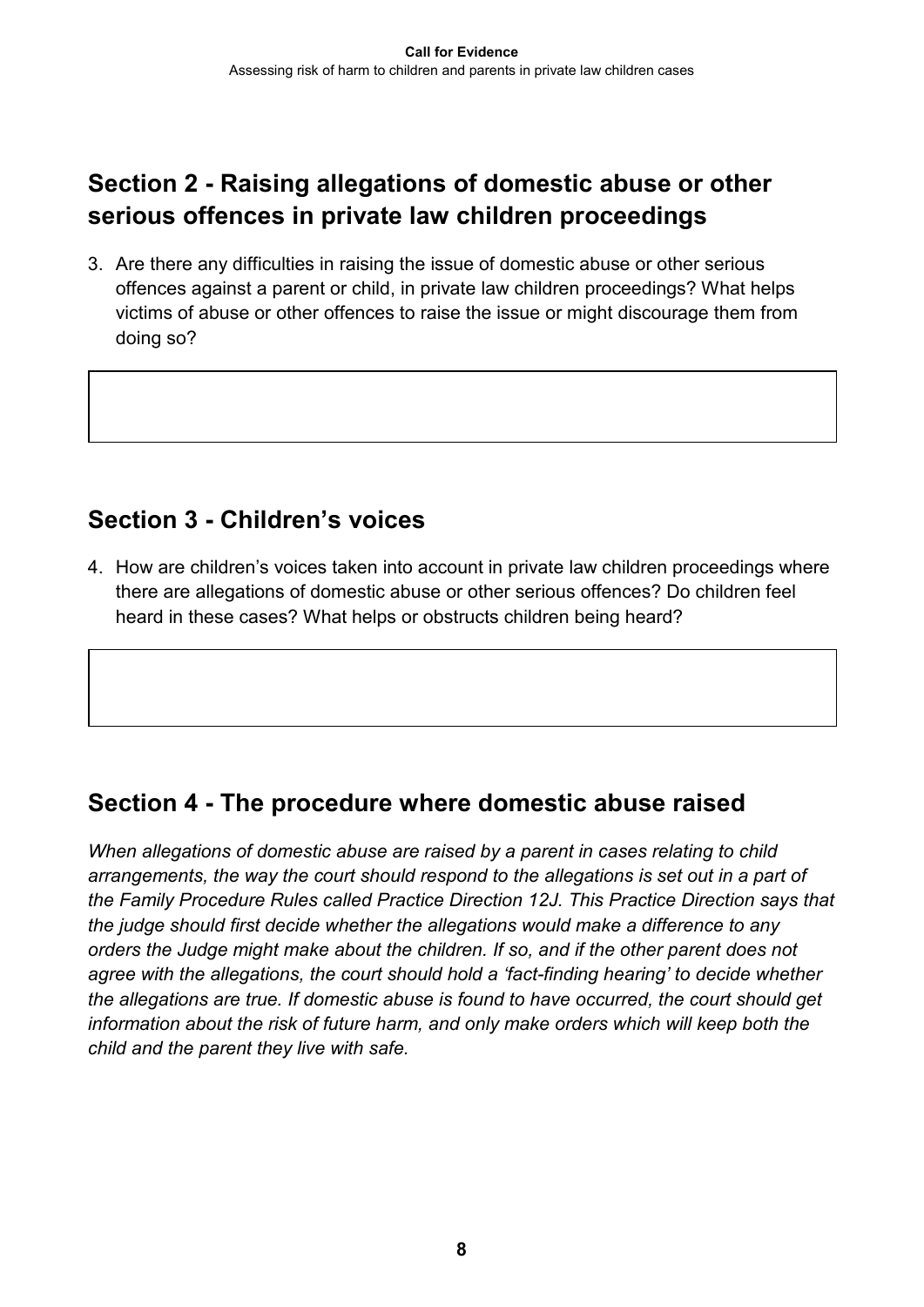#### **5. Fact-finding hearings**

5. Are fact-finding hearings held when they should be? If they are not held, what reasons are given?

#### **6. Risk assessment**

6. Where domestic abuse is found to have occurred, how is future risk assessed and by whom? Is risk assessed only in relation to children, or also in relation to the nonabusive parent?

#### **7. The impact of Practice Direction 12J**

7. How effective is Practice Direction 12J in protecting children and victims of domestic abuse from harm?

*The next three questions are designed for people responding to the questionnaire who have knowledge and experience of multiple proceedings in the family courts.* 

#### **8. Challenges and variation in implementing Practice Direction 12J**

8. What are the challenges for courts in implementing PD12J? Is it implemented consistently? If not, how and why do judges vary in their implementation of the Practice Direction.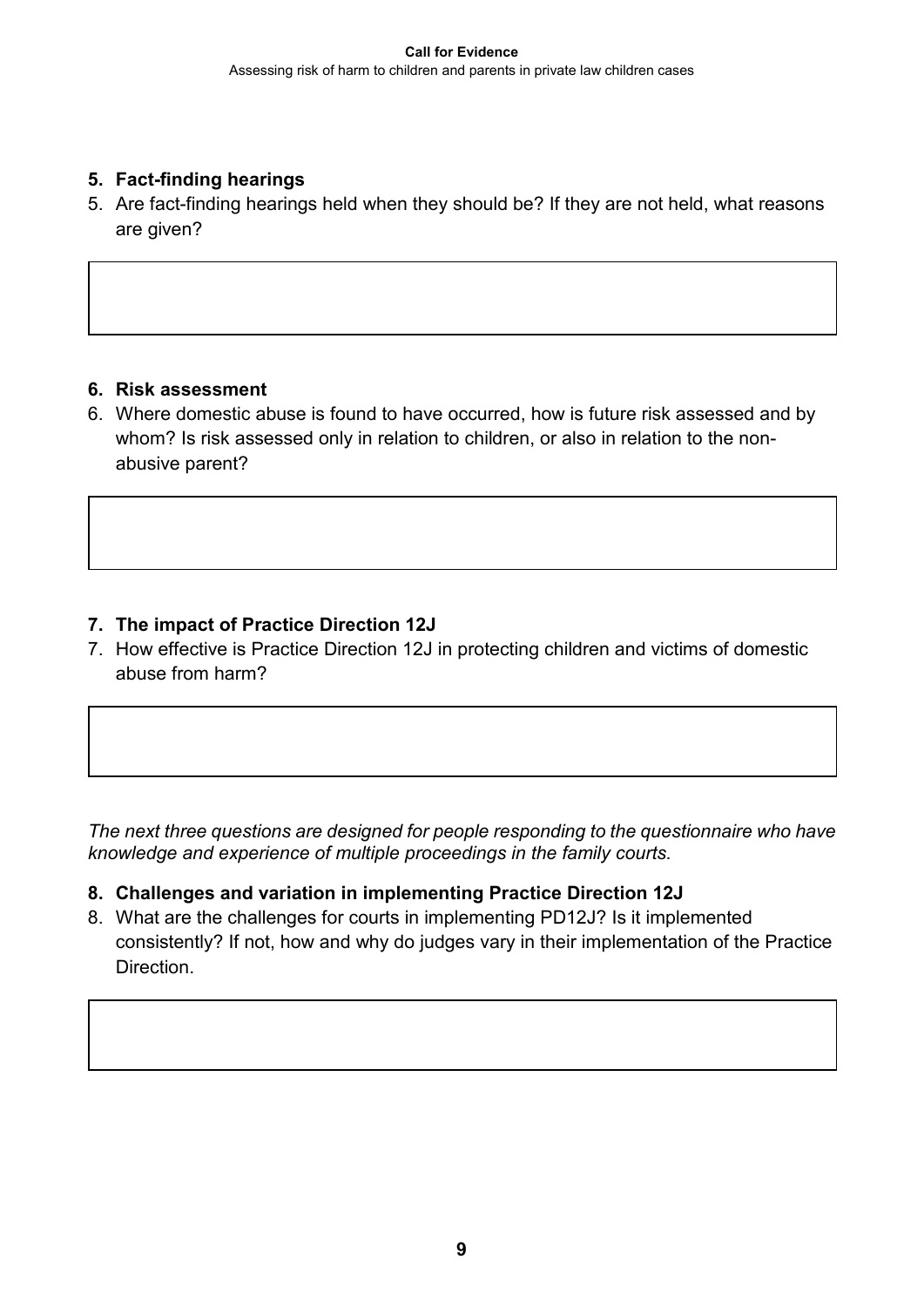#### **9. The presumption of parental involvement**

*Section 1(2A) of the Children Act 1989 says that the family court is to presume that the involvement of a parent in the child's life will further the child's welfare, unless that would put the child at risk of suffering harm. This was added to the Children Act in 2014.* 

9. What has been the impact of the presumption of parental involvement in cases where domestic abuse is alleged? How is the presumption applied or disapplied in these cases?

#### **10.Orders**

10.Where domestic abuse is found to have occurred, to what extent do the child arrangement orders made by the court differ from orders made in cases not involving domestic abuse?

### <span id="page-12-0"></span>**Section 5 - Safety and protection at court for victims of domestic abuse and other serious offences**

*Part 3A and Practice Direction 3AA of the Family Procedure Rules specify the procedure the family court should follow in relation to 'vulnerable' parties and witnesses.*

#### **11.Requests for safety measures**

11.What is the experience of victims of domestic abuse or other serious offences in requesting arrangements to protect their safety at court?

*Please tell us about experiences where safety measures have been provided and where they have not been provided, and when this occurred.*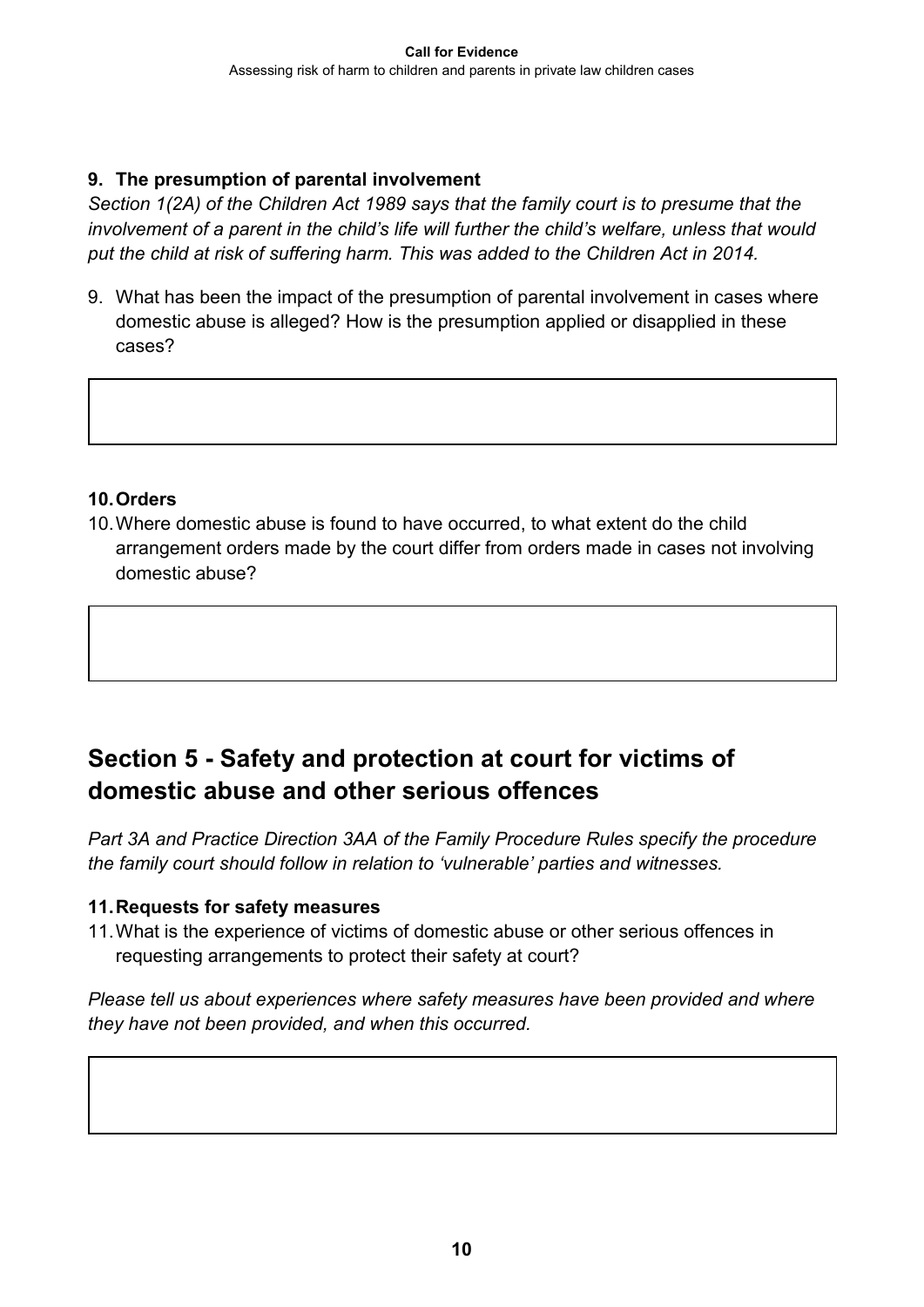#### **12.Vulnerable witnesses**

12.Do family courts make the right decisions about whether an alleged victim of domestic abuse or other serious offences is vulnerable? What helps or hinders the court in making these decisions?

#### **13.Direct cross-examination**

*When people go to court without a lawyer, they may be required to ask questions directly of the other party, or to face direct questioning by the other party. This can have a serious impact where one of the parties has been abusive towards the other or committed another serious offence against them.* 

13.What is the experience of victims of domestic abuse and other serious offences of being directly cross-examined by their alleged abuser/alleged perpetrator? What is their experience of having to ask questions of their alleged abuser/perpetrator?

*Please tell us about experiences where direct cross-examination was allowed or required and when this occurred, as well as experiences where direct cross-examination was avoided in some way – please specify how and when this occurred.* 

*The next two questions are designed for people responding to the questionnaire who have knowledge and experience of multiple proceedings in the family courts.*

#### **14.The implementation of FPR Part 3A and Practice Direction 3AA**

14.What are the challenges for courts in implementing FPR Part 3A and PD3AA? Are they implemented consistently? If not, how and why are they inconsistent?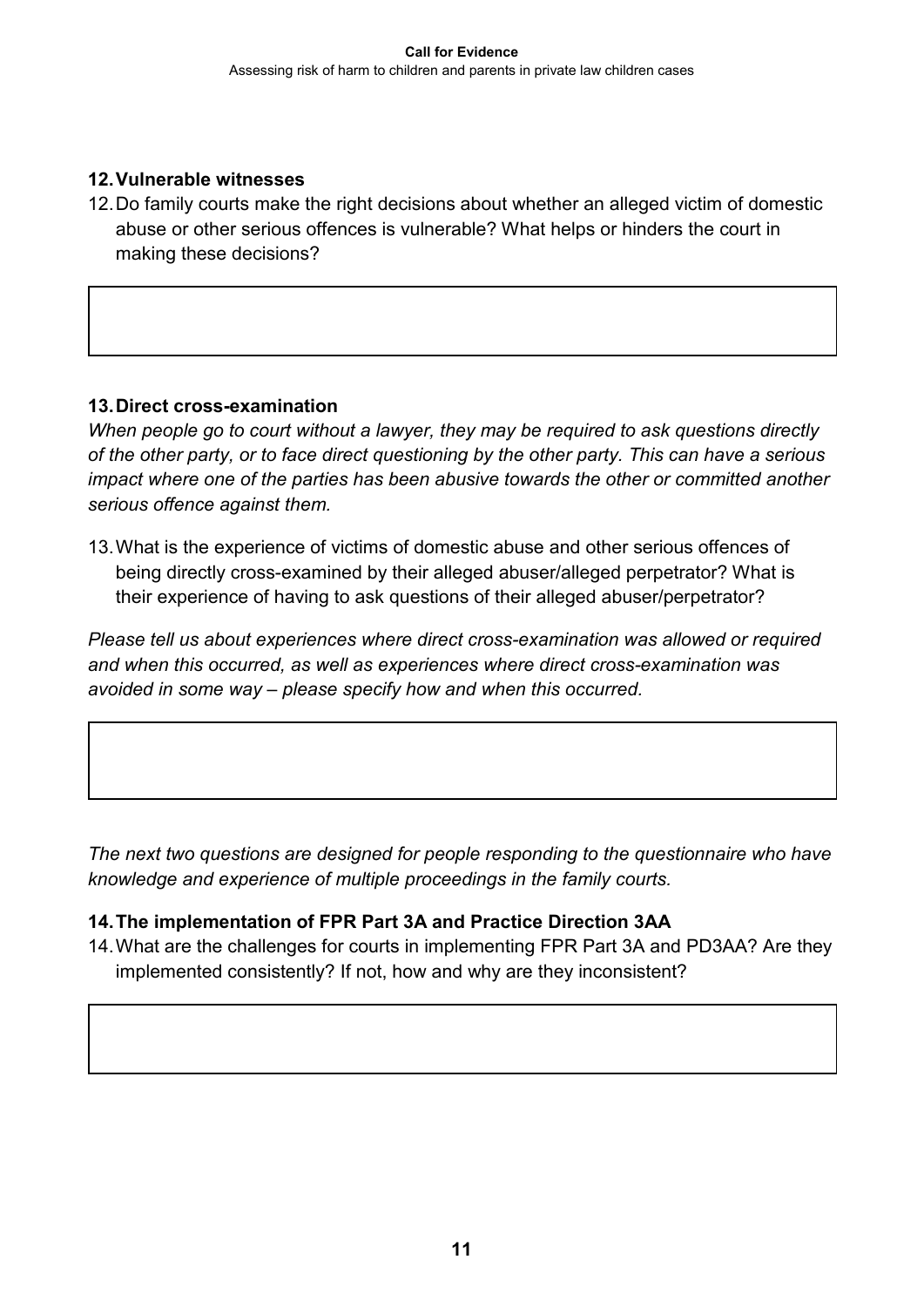#### **15.The impact of FPR Part 3A and Practice Direction 3AA**

15.How effective are these provisions in protecting victims of domestic abuse and other serious harms from harm in private law children proceedings?

### <span id="page-14-0"></span>**Section 6 - Repeated applications to the family court in the context of domestic abuse**

*Repeated applications by a parent for the family court to make orders in relation to their children, or to vary or enforce orders that have been made, can have the effect of harassing the other parent while also having adverse effects on the children. Section 91(14) of the Children Act 1989 gives the court the power to prevent a parent from making any further applications without first obtaining the permission of the court. If that parent asks the court's permission to make another application, it is known as seeking 'leave to apply'.* 

#### **16.Repeated applications as a form of abuse**

16.What evidence is there of repeated applications in relation to children being used as a form of abuse, harassment or control of the other parent?

#### **17.Making s.91(14) orders**

17.Under what circumstances do family courts make orders under s.91(14)?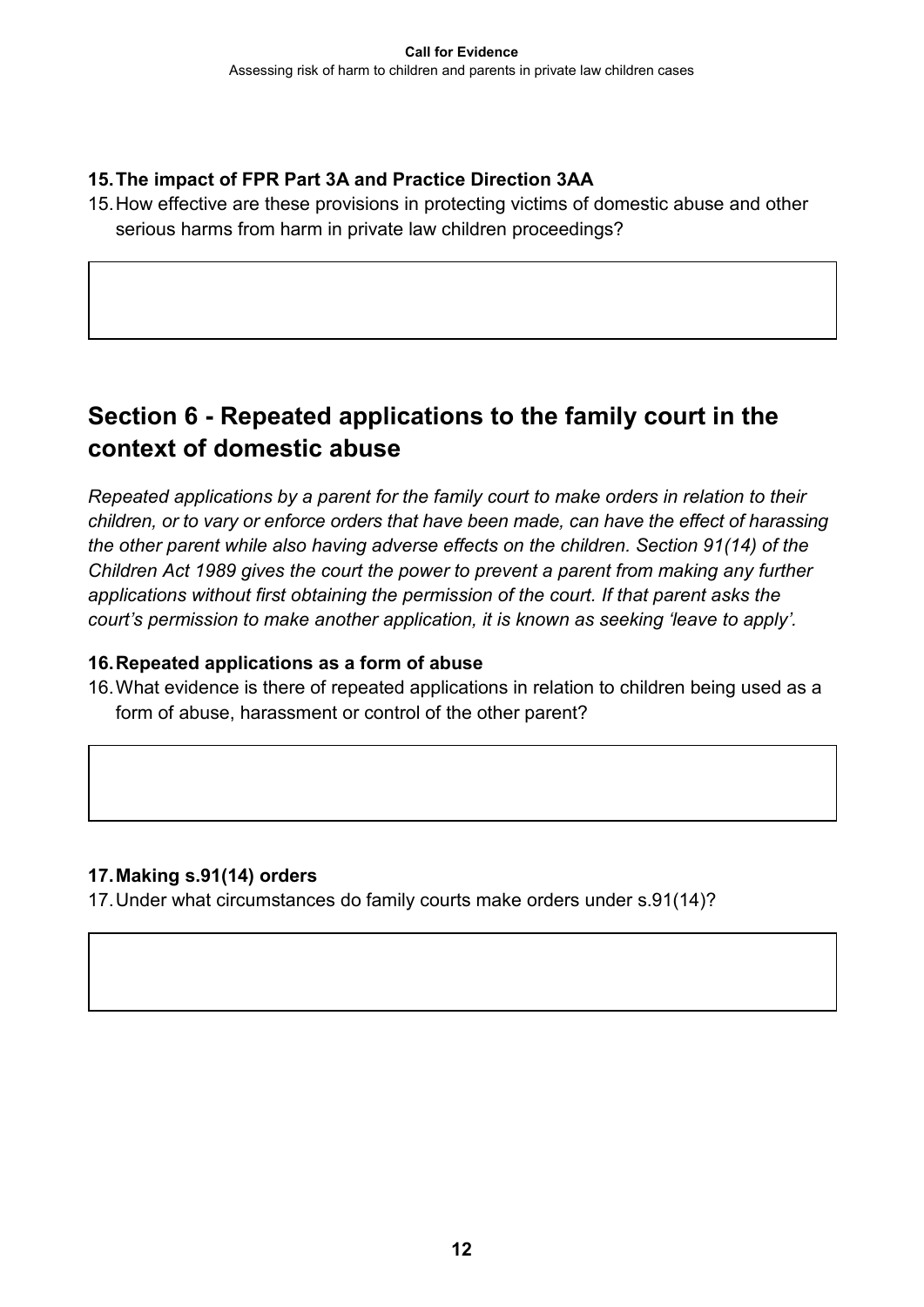#### **18.Leave to apply applications**

18.How do courts deal with applications for leave to apply following a s.91(14) order?

*Is the other party always given the opportunity to respond to the application? Are applications heard by the same judge who made the original order? In what circumstances are courts willing to grant leave?*

*The next two questions are designed for people responding to the questionnaire who have knowledge and experience of multiple proceedings in the family courts.*

#### **19.The implementation of s.91(14)**

19.What are the challenges for courts in applying s.91(14), including applications for leave to apply? Is there consistency in decision-making? If not, how and why do inconsistencies arise?

#### **20.The impact of s.91(14)**

20.How effective are s.91(14) orders in protecting children and non-abusive parents from harm?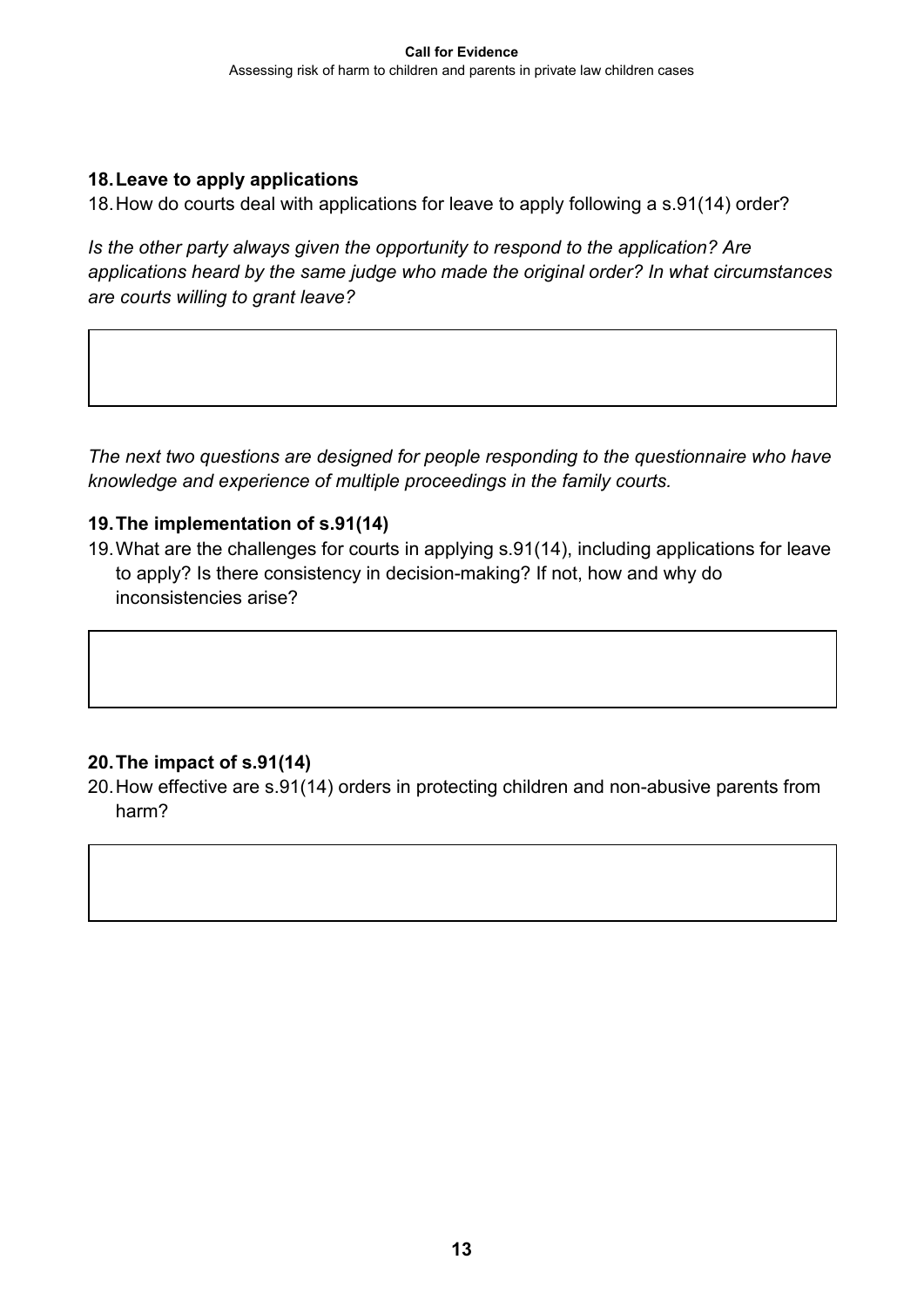## <span id="page-16-0"></span>**Section 7 - Outcomes for children**

#### **21.The impact of court orders on children and parents.**

21.What evidence is there of children and parents suffering harm as a result of orders made in private law children proceedings, where there has been domestic abuse or other serious offences against a parent or child? (This can include harm to a parent caused by a child arrangement orders which requires them to interact with the other parent in order to facilitate contact).

*Please give details of the type(s) of harm that have occurred, when the harm occurred, the type(s) of orders made and whether they were made by agreement between the parties or their lawyers, or a decision of the court.* 

*What effects are caused by child arrangement orders where a victim parent must interact/ communicate with an abusive parent in order to facilitate contact that a court has ordered?* 

#### **22.The impact of domestic abuse**

22.What evidence is there about the risk of harm to children in continuing to have a relationship – or in not having a relationship – with a domestically abusive parent (including a parent who has exercised coercive control over the family)?

#### **23.Other serious crimes**

23.What evidence is there about the risk of harm to children in continuing to have a relationship – or in not having a relationship – with a parent who has committed other serious offences against the other parent or a child, such as child abuse, rape, sexual assault or murder?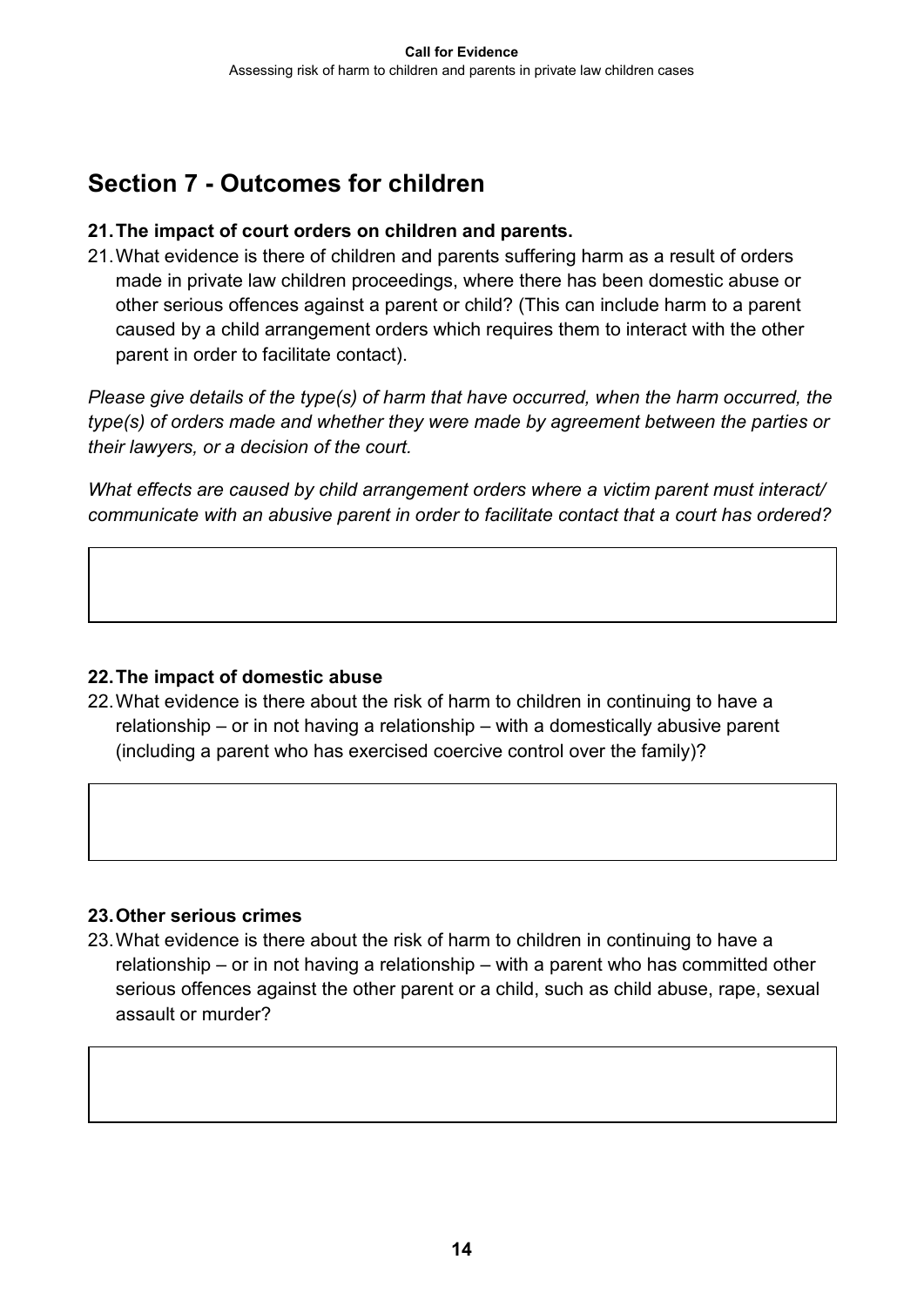### <span id="page-17-0"></span>**Section 8 - Any other comments**

24.Are there any examples of good practices in the family courts or which the family courts could adopt (perhaps from other areas of law)?

25.Do you wish to make any other comments on the matters being considered by the panel?

**Thank you for contributing to this call for evidence.**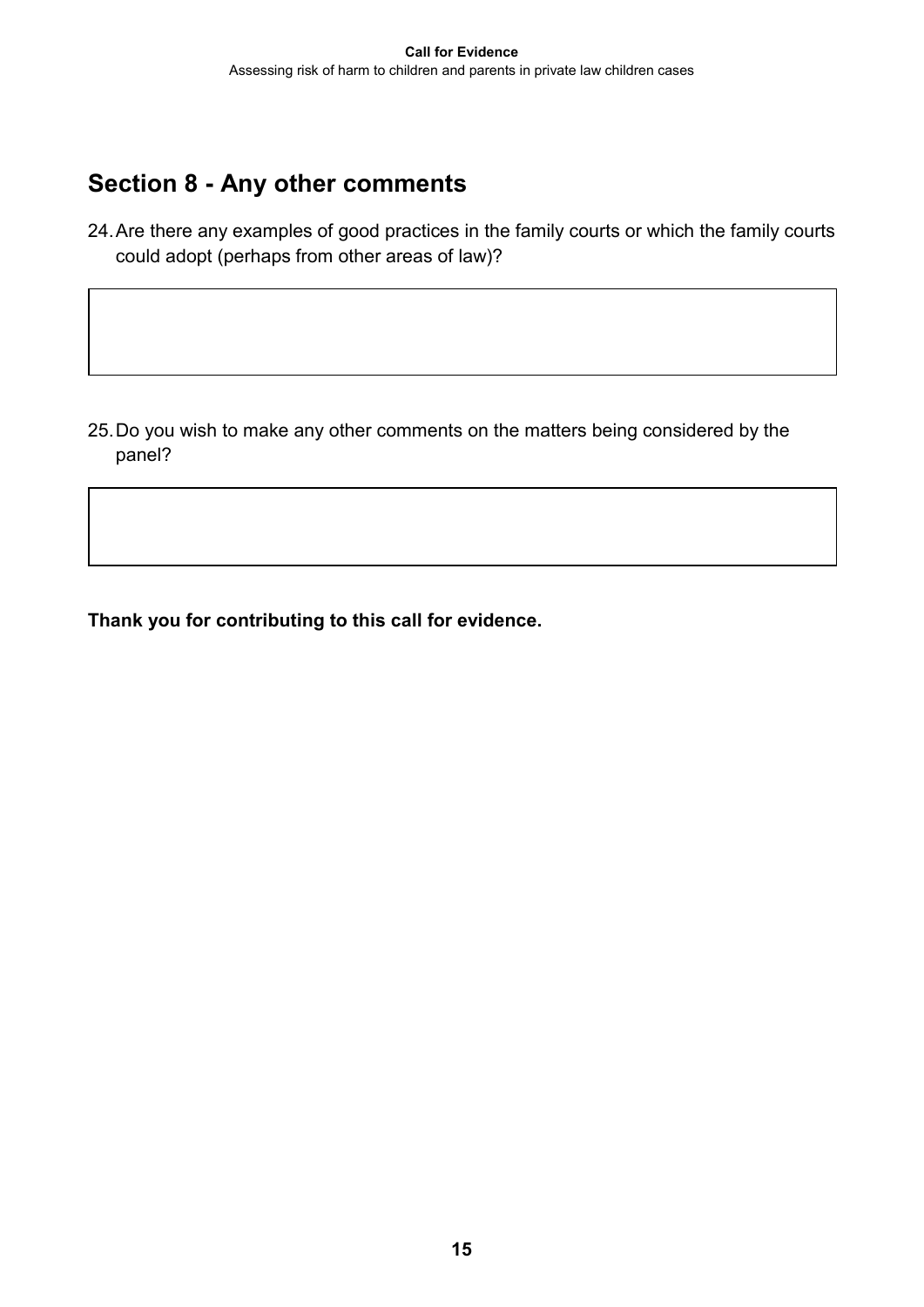## <span id="page-18-0"></span>**About you**

Please use this section to tell us about yourself. **This section is optional**.

Whilst the Ministry of Justice may be subject to Freedom of Information requests for the information provided within this Call for Evidence, no personal information will be published and all responses will be fully anonymised.

| <b>Full name</b>                              |                                       |
|-----------------------------------------------|---------------------------------------|
| <b>Job title</b> or capacity in which you are |                                       |
| responding to this call for evidence          |                                       |
| (e.g. member of the public etc.)              |                                       |
| <b>Date</b>                                   |                                       |
| Company name/organisation                     |                                       |
| (if applicable):                              |                                       |
| We may name or quote organisations            |                                       |
| who have contributed to this call for         |                                       |
| evidence, please tick this box if you         | (please tick box if you agree to your |
| consent to us doing so.                       | organisation being named or quoted)   |
| <b>Email</b> (optional)                       |                                       |
| If you would like us to acknowledge           |                                       |
| receipt of your response, please tick         |                                       |
| this box                                      | (please tick box)                     |

**If you are a representative of a group**, please tell us the name of the group and give a summary of the people or organisations that you represent.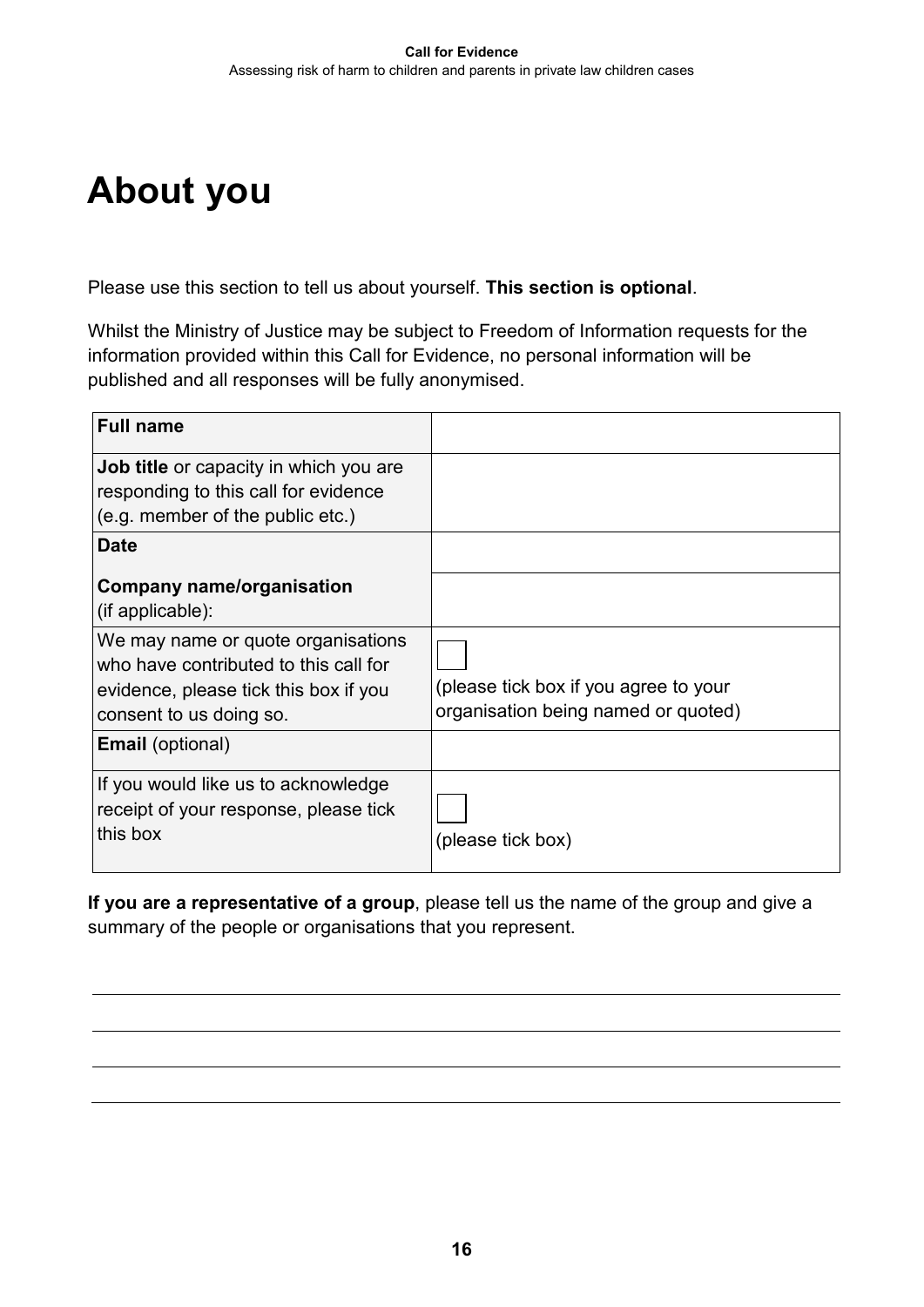## <span id="page-19-0"></span>**Contact details/How to respond**

Please send your response by 26/08/19 to:

**Lauren Wray** Ministry of Justice 5 Wellington Place Leeds LS1 4AP

Tel: 07784 274880

Email: [Lauren.wray1@justice.gov.uk](mailto:Lauren.wray1@justice.gov.uk)

#### <span id="page-19-1"></span>**Complaints or comments**

If you have any complaints or comments about the call for evidence process you should contact the Ministry of Justice at the above address.

#### <span id="page-19-2"></span>**Extra copies**

Further paper copies of this call for evidence can be obtained from this address and it is also available on-line at [https://consult.justice.gov.uk/digital-communications/assessing](https://consult.justice.gov.uk/digital-communications/assessing-harm-private-family-law-proceedings)[harm-private-family-law-proceedings](https://consult.justice.gov.uk/digital-communications/assessing-harm-private-family-law-proceedings)

#### <span id="page-19-3"></span>**Representative groups**

Representative groups are asked to give a summary of the people and organisations they represent when they respond.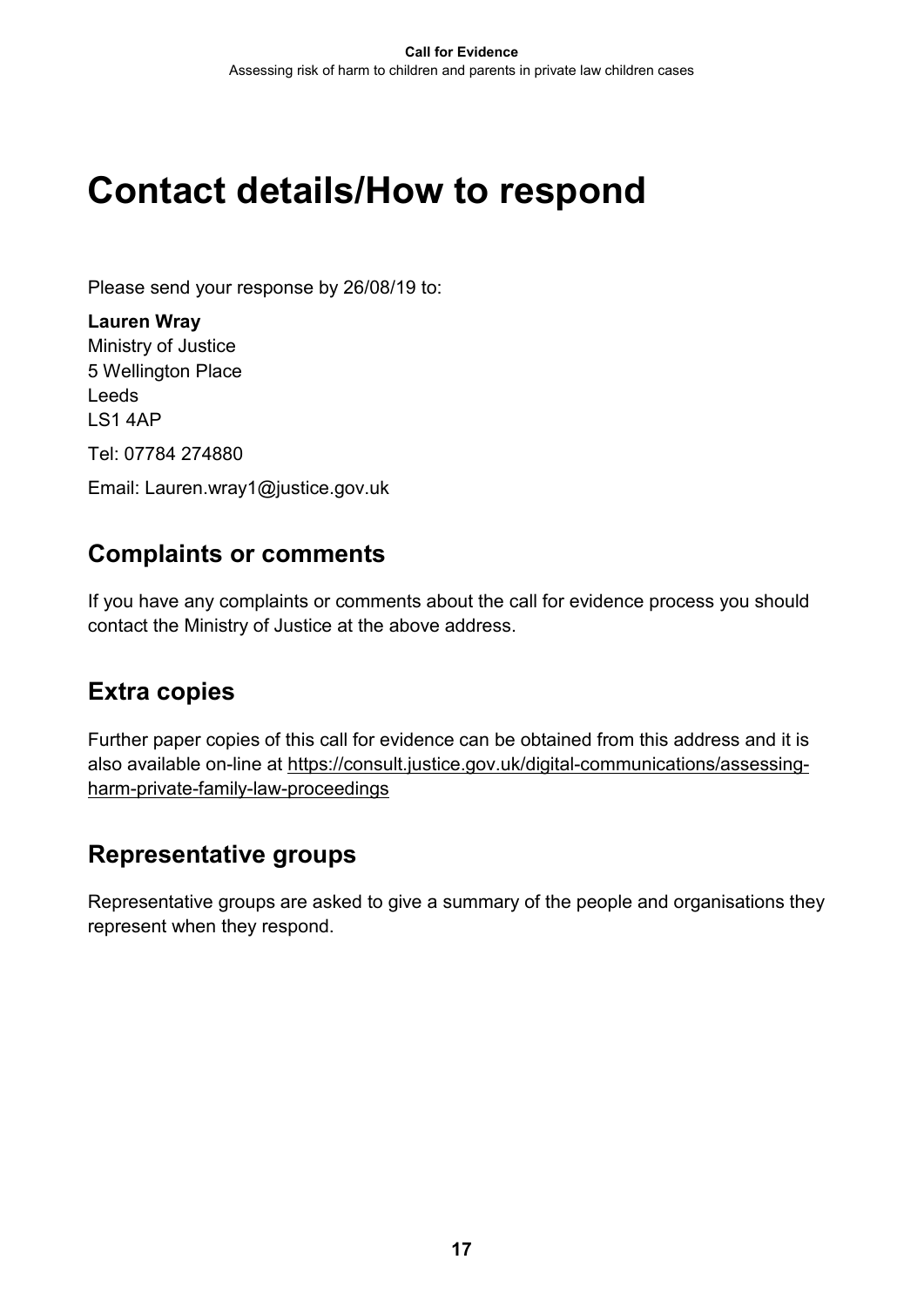## <span id="page-20-0"></span>**Confidentiality**

The Ministry of Justice must comply with the Freedom of Information Act 2000 (FOIA), the Data Protection Act 2018 (DPA), the General Data Protection Regulation (GDPR) and the Environmental Information Regulations 2004. This means that information provided in response to this Call for Evidence may be published or disclosed in accordance with these laws and regulations.

The Ministry may be subject to Freedom of Information requests for the information provided in this Call for Evidence. Respondents should be aware that the information they have provided may be released under this Act. **Any individual responses will be fully anonymised. Neither individual names or organisations will be identified (unless organisations provide consent to do so on page [16\)](#page-18-0)**.

The FOIA includes a statutory Code of Practice with which public authorities must comply and which deals, amongst other things, with obligations of confidence. If you want your responses to be treated as confidential, please explain why you regard the information you have provided as confidential. If we receive a request for disclosure of the information we will take full account of your explanation, but we cannot give an assurance that confidentiality can be maintained in all circumstances. An automatic confidentiality disclaimer generated by your IT system will not, of itself, be regarded as binding on the Ministry.

The Ministry will process your personal data in accordance with the DPA. This means your personal data will not be disclosed to third parties.